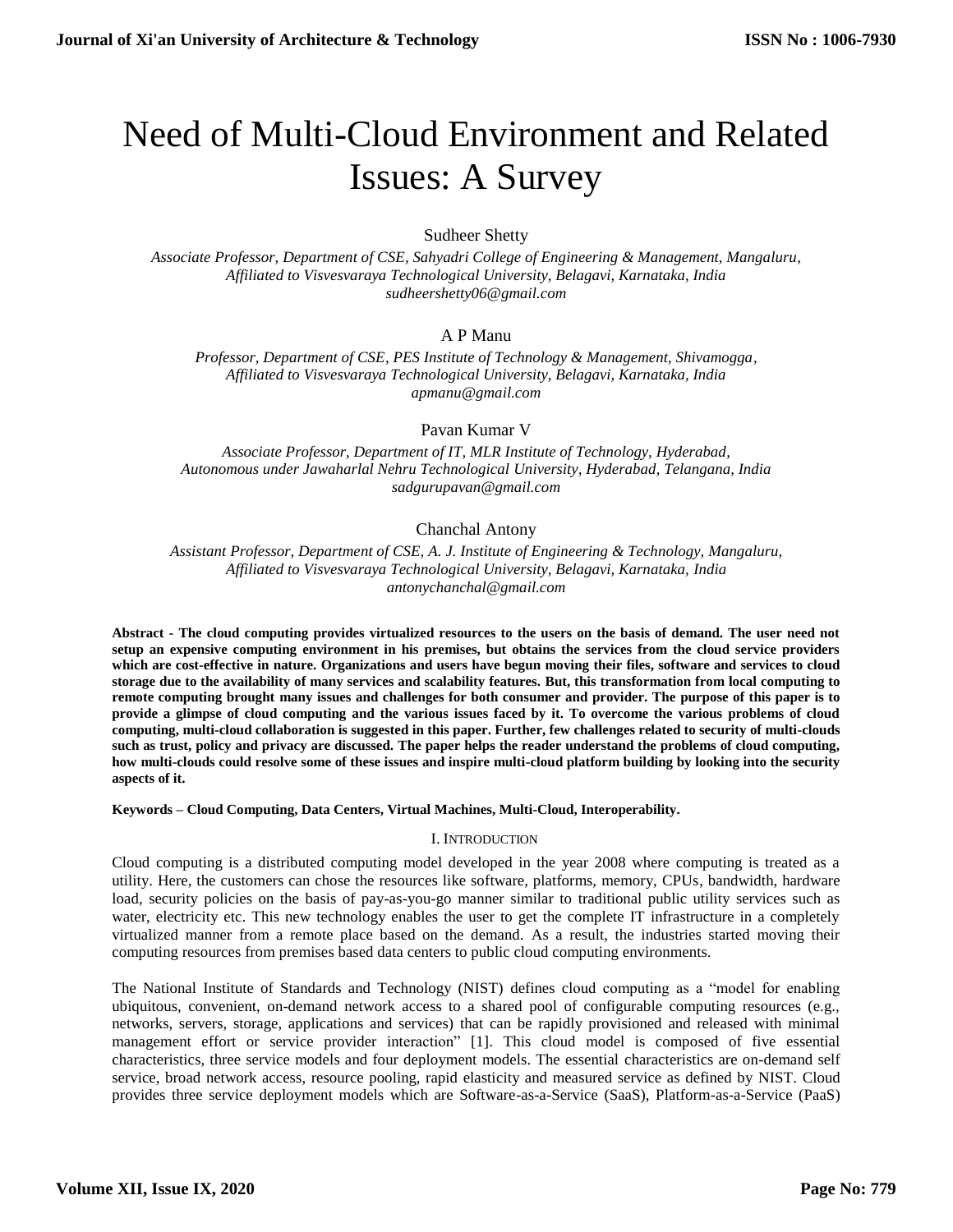and Infrastructure-as-a-Service (IaaS) to its users. Finally, NIST community defines a cloud deployment model which includes private, public, hybrid and community clouds. Cloud computing architecture is shown in Figure 1, which describes the three service models with examples.



Figure 1. Cloud Computing Architecture

The cloud computing addresses many solutions to the users in a protected way. But, cloud computing technology involves several security issues. Therefore, the user needs to be aware of this while using the services of cloud. Many organizations adopt this emerging technology and day by day it has found its growth. But, at the same time, several security issues started building and organizations need to identify secure infrastructure to store their data. NIST identified that security, portability and interoperability are the major obstacles for the adoption of cloud computing. Since, security plays a major role among these; many organizations hesitate to transfer their sensitive data into cloud.

Though the standard, single cloud computing provides virtualized resources in a pay-as-you-go fashion over the Internet [2] and is an economical model for renting technical resources, it introduces some issues like

- 1. Service unavailability which leaves thousands of customers relying on it alone without access to critical resources.
- 2. It makes it difficult to incorporate sufficient responsiveness and usability for globally dispersed customers.

These prime factors influence the usage of multiple clouds to achieve better QoS, reliability and flexibility. Multicloud systems have more than one Cloud Service Providers (CSPs). Here, the clients utilize the services of more than one cloud for different applications in their businesses. They can store their valuable data on a private cloud, share documents on a public cloud and use another cloud to analyze data, for example. Such systems concurrently utilize a range of cloud networks and facilities.

Multi-cloud architecture is shown in Figure 2. Whenever, a client requests for a service, it is parsed by the client side interface and passed on to CSP side interface after processing by the middleware. The service request will be granted by one of the clouds based on the availability, underlying algorithms and request criteria. Selection of proper cloud on the basis of service request requires sophisticated technologies.

The rest of the paper is organized as follows. Related work and summary of literature is given in section II. Issues in cloud computing are presented in section III. Need and Issues of multi-cloud collaboration are explained in section IV. Concluding remarks are given in section IV.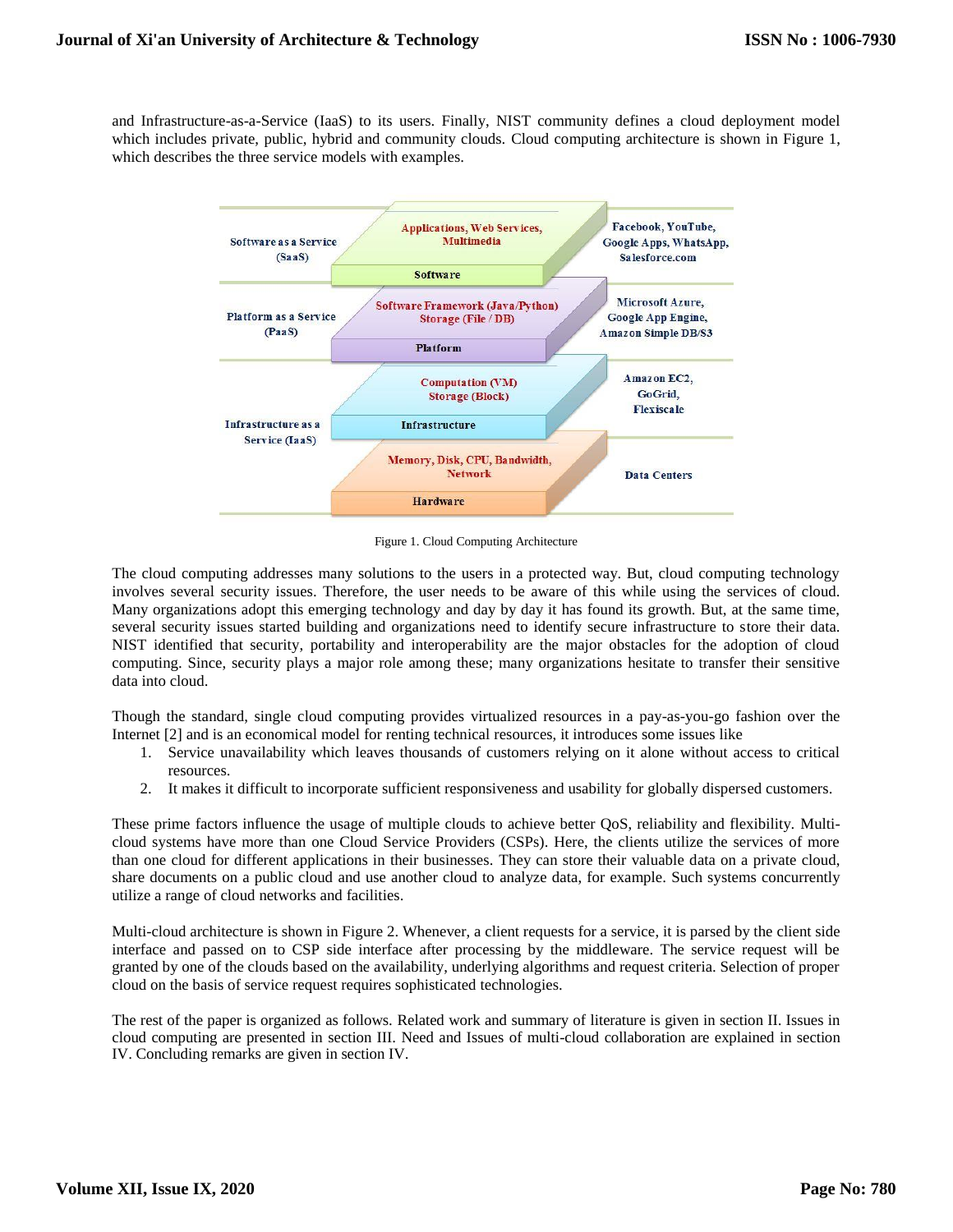## II. RELATED WORK

A cloud always needs good internet connection flexible access and it is the responsibility of the CSPs to see that the user uses the existing bandwidth to get connectivity. The customer should be able to store and retrieve their valuable data as and when need it in the cloud. If its requirement is not met, the availability of data will be poor and its purpose will not be served. The CSP will be responsible for this and the customer's company will be adversely affected.



Figure 2. Multi-cloud Architecture

The problem can be resolved by tailoring multiple cloud service provider services. Whenever a specific service is broken, the service provider which provides multiple services will give the user the same access. Fox et al. [3] focused on this customer-friendly high availability service. Several obstacles with opportunities were listed here too. Service availability, data lock-in, data confidentiality & auditability, data transfer bottlenecks, performance unpredictability, scaling problems, software licensing, etc., are some of the challenges that require researcher's attention.

Ferrer et al. [4] highlighted the taxonomy of computing multiple clouds, but suggest multiple clouds aren't well known. They agree on two types of multiple cloud models: Federated cloud and Multi-cloud. This classification is made based on clients' interactions with clouds. There is an agreement in the federated cloud for sharing resources between different cloud providers where there is no such agreement in multi-cloud.

Petcu Dana [5] explored a number of reasons for need of multi-cloud services and resources. According to this, different kinds of actors are interested in different scenarios. Some common scenarios deal with demand peaks, reducing prices, responding to provider change of deals, ensuring disaster-related backups, using various specialty services, etc.

Buyya, Ranjan and Calheiros [6] noted that flexible provision of services under variable workload and network conditions can be accomplished through cloud interoperation. One would assume that with the idea of limitless resources and provisioning, the public cloud is enough to satisfy the customer requirements. But, this argument may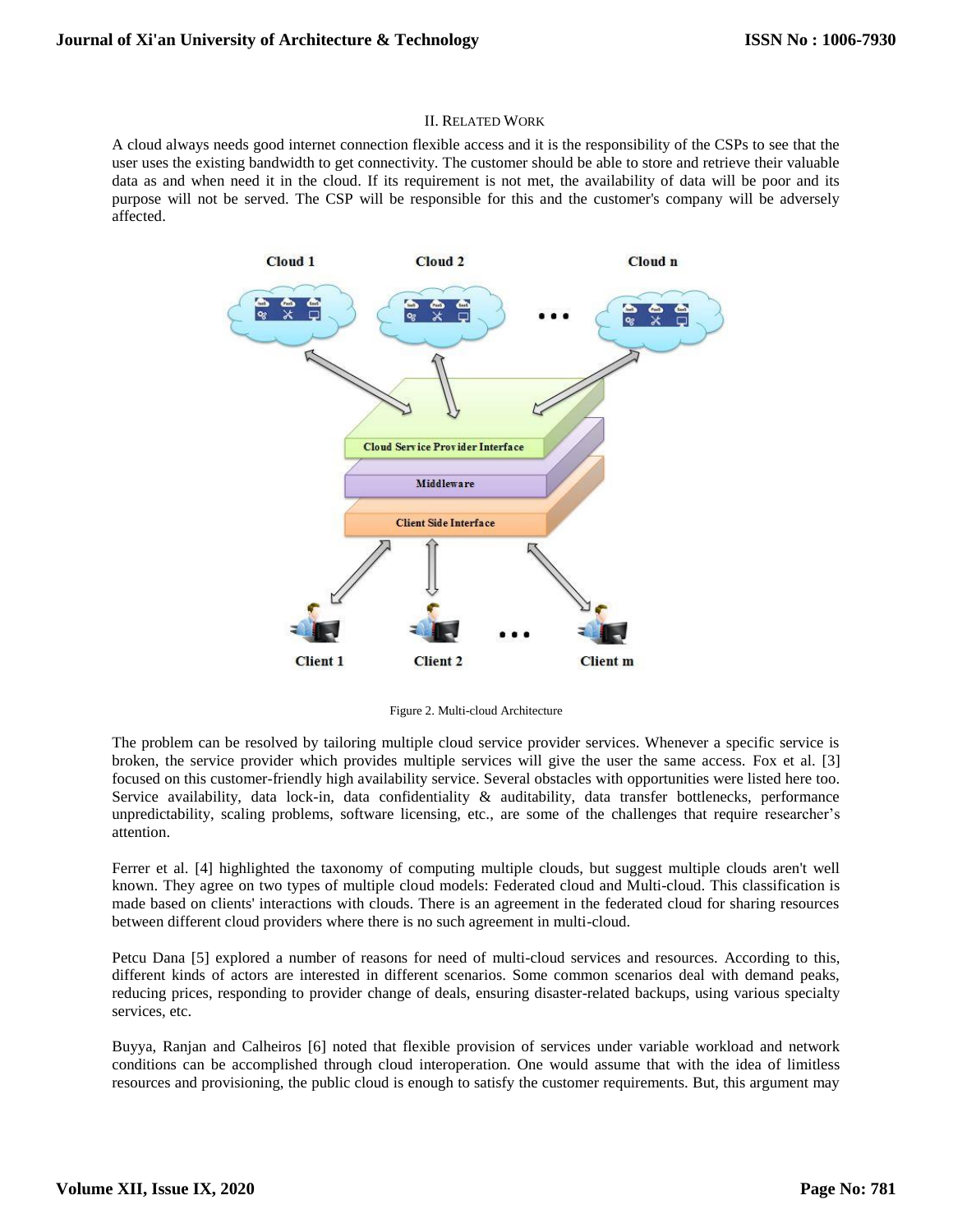not suit large-scale operators where they need good service quality to meet their needs. The authors emphasized the importance of interoperated clouds.

Rochwerger et al. [7] explained that most cloud providers provide their own proprietary frameworks, processes, and solutions for accessing tools and services. This heterogeneity can impose vendor lock-in problems where the customer is restricted to using the service provided by the existing cloud provider and cannot switch elsewhere. This particular problem can be solved with federated clouds that help to handle the load during peak time by sharing resources and supplying additional nodes or servers as required. In the contemporary cloud, interoperability requires greater attention. Some solutions have been mentioned for the resource contention problem in federated clouds and other distributed computing systems. Cloud infrastructure provider collaboration is not an easy job since they have separate administrative domains. The author discussed resource pooling ideas from various cloud providers and the development of the federated cloud.

The research by Le et al. [8] explored the possibility of lowering the cost and energy usage of multi-cloud data centers. A scenario of placing and migrating loads around geographically scattered data centers would cut costs due to time-based variations in electricity prices. Besides this, the required cooling can vary based on data center locations, and energy can be saved. Interoperation between such clouds would generally help in saving costs and power.

Toosi et al. [9] noted that the interoperability with multi-cloud can be achieved using service brokering or standard interfaces. Using the brokering mechanisms, the customers can switch to various cloud providers as and when they require. The service broker assists in exchanging messages between various interfaces in the multi-cloud. The analysis also discusses several mechanisms that contribute to the inter-cloud system standardization. However, it is difficult to adopt this standardization in practice, since cloud providers have distinct administrative approaches.

Singhal et al. [10] explained that collaboration across multi-cloud applications introduces new security concerns which may affect federated cloud overall performance. Some of the concerns include increased attack due to system complexity, loss of control over data and resources, data privacy issues, etc. Collaboration-related security issues are trust establishment with multi-cloud providers, addressing policy heterogeneity, privacy and data identity, etc.

Contention over resources is also an issue in federated cloud environments. Several solutions for resource contention in federated environments and other interconnected distributed computing systems have been detailed in [7], [11] and [12].

Mihailescu and Teo [13] explained the market-based methods for resource allocation in federated computing systems. The federated members of the cloud propose this dynamic pricing allocation scheme whenever user requests are successful. This in effect has a significant impact on consumer satisfaction and an improvement in the amount of available capital relative to the fixed pricing.

Goiri, Guitart and Torres [14] proposed a federated cloud model that assists in features such as when to outsource resources to federated members, when to admit requests from other members and how much contribution to the federation, etc.

In the inter-cloud scenario, Virtual Machine (VM) mobility is one of the cloud application specifications. The mobility of VMs should not infringe the independence of the respective clouds in terms of autonomy, privacy, and protection. Inter-cloud VM migration involves memory and state transfer between members of cloud providers, according to [15]. This requires a careful mechanism as it disrupts the privacy of independent cloud providers.

Users or applications that store data or resources in the cloud sometimes require access to services from other cloud service providers. Flexible transfer of resources or data from one CSP to another should take place, depending on the choice of the user. Users should have full control over their data so that trust can be established and a fully interconnected cloud environment can be created. Issues related to this are explained in [16].

It is difficult for users to transfer their data and resources to other vendors unless there is a standardized format acceptable to all vendors. Considerable costs and technical efforts must be made to move data if the cloud provider uses its own proprietary format. To avoid data lock-in, there should be a publicly documented data and resource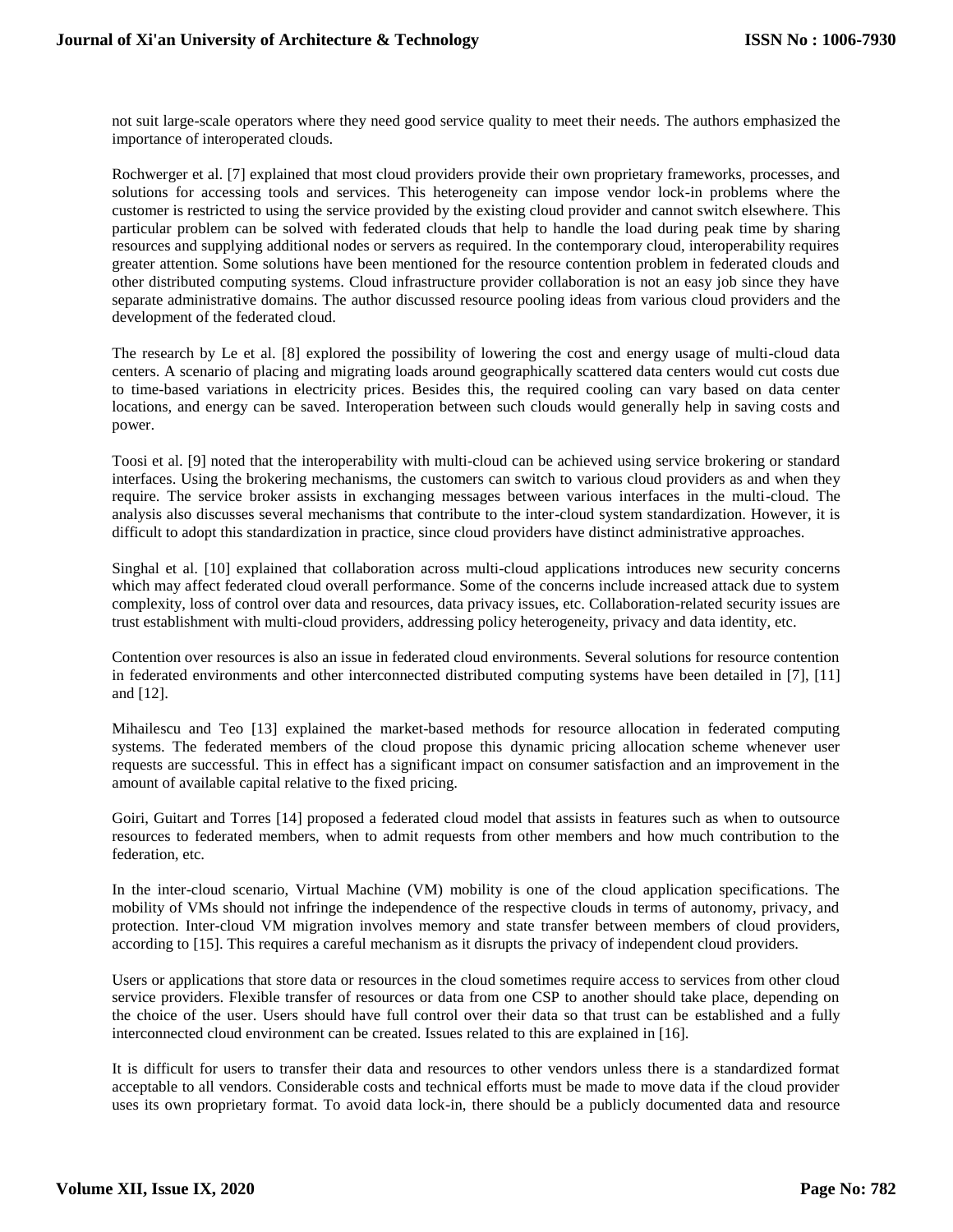storage standard. The lack of technology and standards currently hinders data portability and is explained by Petcu et al. [17].

There are a number of issues related to Service Level Agreements (SLA) in the federated cloud environment. There will be conflicting policies and objectives of the different members, which are very different from the overall objective of the federation. For example, if the federation provides a highly reliable service and none of the members is interested in offering that service, saying it is costly, and then there will be no consensus. Contrail [18] is a project that proposed a federated, integrated cloud architecture. As members of the federated cloud have their own SLA management system, Contrail tries to set up, coordinate and enforce the federation-level SLA.

The summary of literature is shown in Table - 1.

## III. ISSUES IN CLOUD COMPUTING

Cloud computing is always useful to businesses as it avoids the need for planned provisioning and ability to scale as per the needs. Although, there are several benefits in using cloud computing technology, there are some issues and challenges which need to be addressed too. Some of the basic issues in Cloud computing technology are

## *3.1 Security*

This is a primary concern in every software system. There are several categories of security issues like safety issues, data confidentiality, cloud server monitoring, malicious attacks etc. The problems pertaining to data storage can be separated into components like data integrity, data confidentiality, data availability and data privacy. Maintaining data integrity involves ensuring that the data present cannot be deleted, updated or inserted without authorization. Data confidentiality deals with protecting important data from insider threats and external breaches. One more dimension of security is data availability which is a degree to which data can be recovered. Sharing the information privately and selectively amongst the users is data privacy.

## *3.2 Legal Issues*

Data storage and access regulations are different for different geographical locations. Since, cloud servers are maintained at different parts of the world, a good standard for service selection need to be formulated. Although, there are service level agreements maintained between service providers and consumers, there is no guaranteed standard concerning legal issues. So, if consumer is not able to access his data from the cloud due to the local law of that place, conflict may start which affects his business. Therefore, a careful planning and coordination is essential while establishing these systems.

## *3.3 Data Management*

For large organizations that rely on data storage, this is also a critical issue. What happens if the cloud system is unable to recover from a catastrophic failure? This is a complete or unexpected failure of machine or computer network where recovery is difficult to happen. If the important data stored in cloud providers is unable to recover, then the organizations will lose huge amount of their business. So, management and retrieval of critical data requires sophisticated architecture.

# *3.4 Interoperability*

One more important aspect of cloud computing is interoperability where the different cloud providers work together to serve the needs of the customer. This is a challenging issue as these providers belong to different administrative domains. Of course, this is essential for flexible access of services and also to avoid vendor lock-in whereby users completely dependent on a single CSP. There is no proper standardization available where customers' data can easily be migrated between CSPs.

# *3.5 High Latency*

This is a lag from when the transfer of data begins following an instruction for its transfer. As the data is stored in cloud, it always has some latency to get transferred to the clients' machine. Customers always expect an immediate response for their need of service. Some mechanisms for speedy data transfer are required with sophisticated networking technologies and protocols.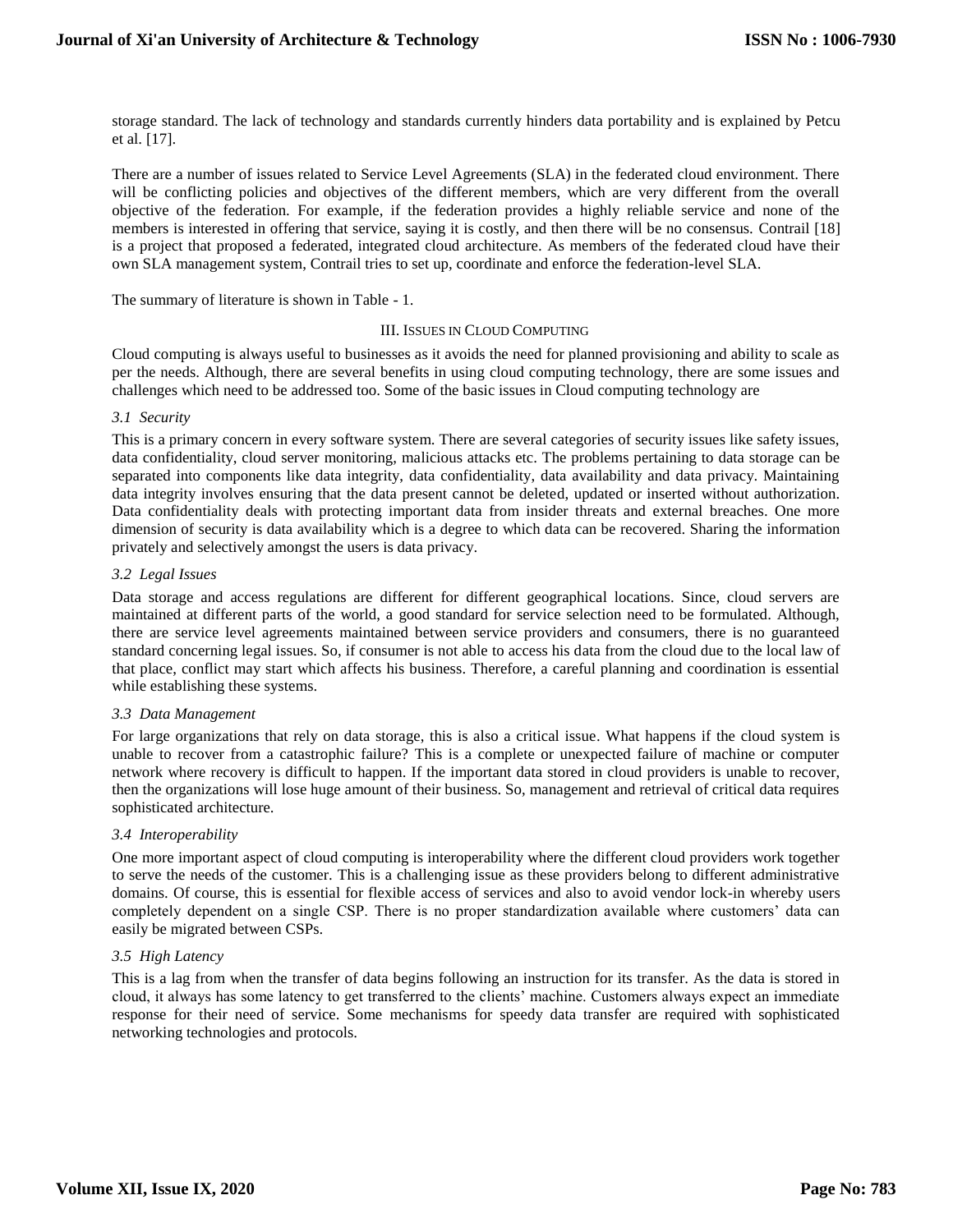| Literature                             | Contribution                                                                                                                                                                                                                                                                                   | <b>Future Perspective</b>                                                                                                                                                                                                                                                                               |
|----------------------------------------|------------------------------------------------------------------------------------------------------------------------------------------------------------------------------------------------------------------------------------------------------------------------------------------------|---------------------------------------------------------------------------------------------------------------------------------------------------------------------------------------------------------------------------------------------------------------------------------------------------------|
| <b>Fox et al.</b> [3]                  | Several obstacles in cloud computing like service<br>availability, data lock-in, data confidentiality &<br>$\,$ transfer<br>auditability,<br>data<br>bottlenecks,<br>performance unpredictability, scaling problems,<br>software licensing, etc. are listed and explained.                     | Use multiple cloud providers for the continuity of<br>$\bullet$<br>business.<br>Deploy good encryption technologies, improve VM<br>$\bullet$<br>support, flash memory etc.                                                                                                                              |
| Ferrer et al. [4]                      | Highlighted the fundamental challenges for wide<br>$\bullet$<br>adoption of cloud computing<br><b>Taxonomy</b><br>of multi-cloud architecture is<br>$\bullet$<br>explained                                                                                                                     | Develop a novel technology or toolkit for cloud service<br>$\bullet$<br>provisioning.                                                                                                                                                                                                                   |
| Petcu Dana [5]                         | Explained the reasons for the need of services<br>$\bullet$<br>and resources from multi-cloud system.<br>Discussed Vendor lock-in issue of migrating from<br>$\bullet$<br>one cloud to another.                                                                                                | Identify the technological barriers to enable the multi-<br>$\bullet$<br>cloud.<br>Devise suitable methods to resolve interoperability<br>$\bullet$<br>conflicts in Vendor lock-in problem.                                                                                                             |
| Buyya, Ranjan<br>and Calheiros<br>[6]  | Emphasized importance of interoperated clouds.<br>$\bullet$<br>Provisioning capabilities of few cloud platforms<br>$\bullet$<br>are summarized.                                                                                                                                                | Use Cloud brokers and Cloud coordinators for<br>$\bullet$<br>coordinating the members of interoperated clouds and<br>users.<br>Develop comprehensive model driven approach for<br>$\bullet$<br>provisioning and delivering of services.                                                                 |
| Rochwerger et<br>al. [7]               | Highlighted that most cloud providers use their<br>$\bullet$<br>own proprietary frameworks for provisioning<br>resources and services.<br>Explained some resource pooling ideas in<br>$\bullet$<br>developing federated cloud.                                                                 | Facilitate an open, service-based online economy in<br>$\bullet$<br>which resources and services are transparently<br>provisioned and managed with high-quality of service.                                                                                                                             |
| Le et al. $[8]$                        | <b>Studied</b><br>possibility<br>of<br>lowering<br>energy<br>$\bullet$<br>consumption in cloud providers who operate at<br>geographically distributed data centers.<br>Developed a model of data center cooling and<br>$\bullet$<br>simulated.                                                 | Develop a similar model which helps in data center<br>$\bullet$<br>cooling in interoperated cloud environment.                                                                                                                                                                                          |
| Toosi et al. [9]                       | <b>Surveyed</b><br>different<br>aspects<br>which<br>enable<br>$\bullet$<br>interoperability among cloud providers along<br>with technologies and mechanisms.<br>Focused on standardization initiatives in cloud<br>$\bullet$<br>interoperability.                                              | $\bullet$<br>Develop federated and hybrid cloud environments<br>having standard interfaces for service provisioning.<br>Facilitate novel methods of pricing and formation of<br>٠<br>inter-cloud market places.                                                                                         |
| Singhal et al.<br>[10]                 | Collaboration with multiple clouds introduces<br>٠<br>security concerns like increased attack, loss of<br>control over data and data privacy issues etc.<br>Proxies can facilitate collaboration without the<br>$\bullet$<br>requirement of prior agreement between cloud<br>service providers | Refine proxy deployment scenarios and develop<br>$\bullet$<br>infrastructural and operational components of a multi-<br>cloud system.<br>$\bullet$<br>Implement an experimental platform using open<br>source tools and libraries to evaluate the system<br>functionalities of cloud service providers. |
| Salehi, Javadi<br>and Buyya [11]       | Resource provisioning using queuing model in<br>٠<br>federated grid environment.<br><b>Introduced</b><br>preemption-aware<br>workload<br>$\bullet$<br>allocation policy for the users.                                                                                                         | Strategies to further reduce the number of VM<br>$\bullet$<br>preemptions by considering the co-allocation of the<br>external requests on different clusters.                                                                                                                                           |
| Toosi et al. [12]                      | Proposed policies to increase profit of IaaS<br>$\bullet$<br>provider when it is a member of federated cloud.<br>Idle resources can be sold to other members of<br>$\bullet$<br>the federation when there is need.                                                                             | $\bullet$<br>Devise policies for dynamic pricing of resources to<br>offer idling capacity of the data center.<br>Strategies to shut down unused hosts of data centers to<br>$\bullet$<br>save energy consumption.                                                                                       |
| Mihailescu and<br>Teo [13]             | Developed a dynamic resource pricing strategy<br>$\bullet$<br>on federated clouds.                                                                                                                                                                                                             | Refine dynamic pricing scheme using scalability as a<br>$\bullet$<br>factor.                                                                                                                                                                                                                            |
| Goiri, Guitart<br>and Torres<br>$[14]$ | Explained methods on saving capital and<br>$\bullet$<br>operational costs on federated clouds.                                                                                                                                                                                                 | Network bandwidth, storage and SLA's can also be<br>$\bullet$<br>considered for VM pricing.                                                                                                                                                                                                             |
| Nagin et al.<br>$[15]$                 | <b>Presented</b><br>inter-cloud<br>VM<br>mobility<br>an<br>$\bullet$<br>enablement technology.                                                                                                                                                                                                 | $\bullet$<br>Refine further to include entire virtual applications.                                                                                                                                                                                                                                     |
| <b>Fitzpatrick</b><br>and Lueck [16]   | Giving user the complete control over his data<br>٠<br>establishes trust on service providers.                                                                                                                                                                                                 | Authenticate before exporting sensitive data.<br>$\bullet$<br>Develop mechanisms to deal with large data sets.<br>$\bullet$                                                                                                                                                                             |
| Petcu et al. [17]                      | Focused on portability across clouds<br>$\bullet$<br>Proposed a layered set of APIs that offers degree<br>$\bullet$<br>of freedom from programming languages and<br>styles.                                                                                                                    | Enhance technology and standards for flexible data<br>$\bullet$<br>portability.                                                                                                                                                                                                                         |
| Carlini et al.<br>$[18]$               | Support horizontal integration of different cloud<br>$\bullet$<br>providers by distributing applications among<br>them using negotiated SLA's.                                                                                                                                                 | Devise methods to match overall objectives of the<br>$\bullet$<br>federation with the policies of individual members.                                                                                                                                                                                   |

## Table - 1: The Summary of Literature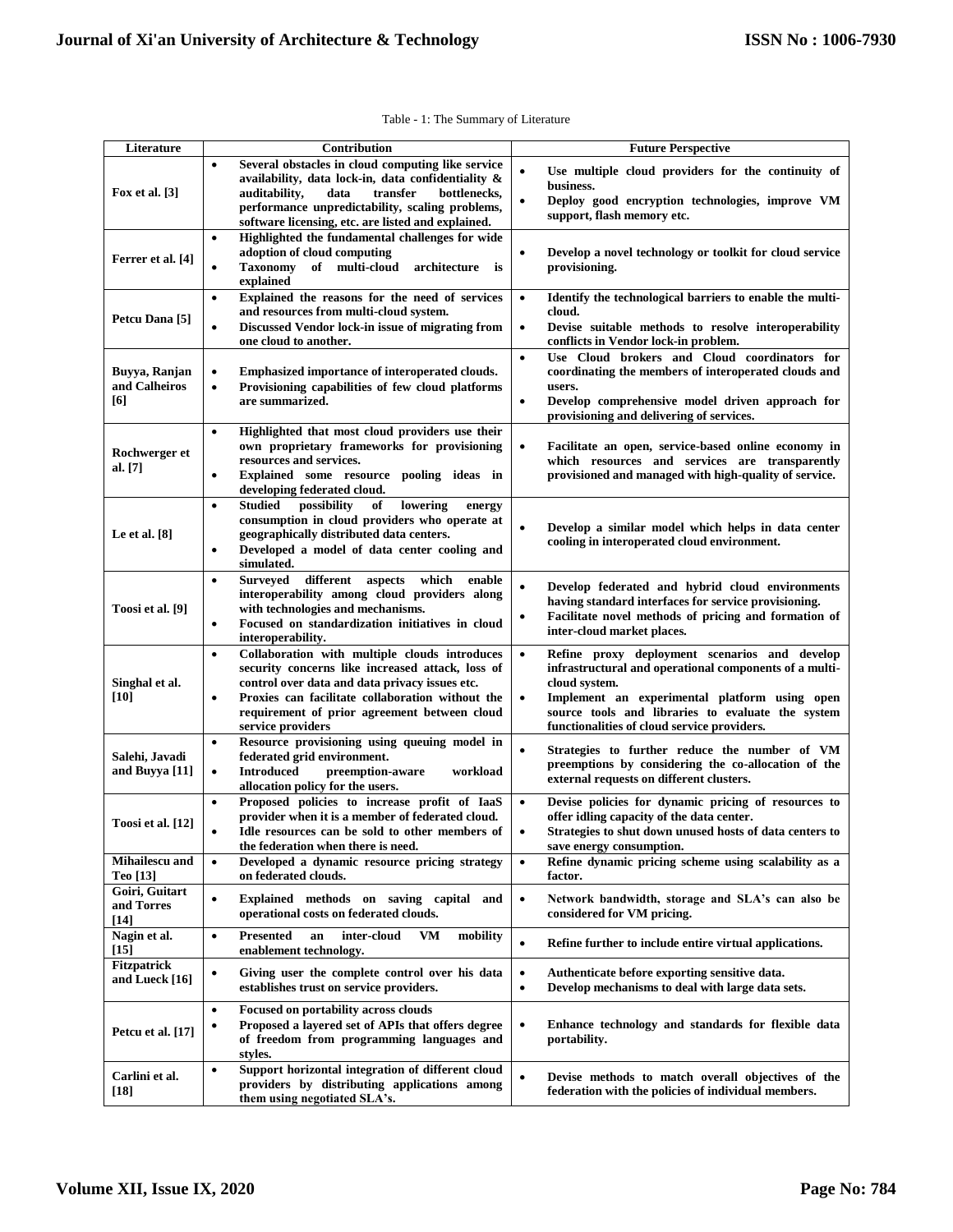## *3.6 Vendor Lock-in*

This specific issue has been addressed by various authors where the client becomes dependent on a specific cloud provider. When a client loses trust over the existing CSP, he definitely wants to switch over to other CSPs. But, this will not happen easily as client is completely tied to that CSP. Vendor lock-in is a typical problem which happens due to lack of standardization with respect to operating platforms, Application Programming Interfaces (API) and Service Level Agreements (SLAs) [19]. Therefore, the client cannot easily shift his resources to another CSP for a better opportunity. The problem will be serious if a business hires a CSP and that provider goes bankrupt and the business is going to lose all the data stored in that CSP. Technologies on vendor-independent activities need to be envisaged to deal with this issue of cloud computing.

## IV. NEED AND ISSUES OF MULTI-CLOUD COLLABORATION

Based on the Survey, several issues in cloud computing have been listed out. Multi-cloud collaboration may help in minimizing the effect of some of the issues. Of course, this collaboration also imposes new operations challenges and concerns. Operational overhead increases due to the management of multiple platforms with different sets of APIs and features. Delivery of services at multiple places with different interfaces and controls makes the system more expensive.

One of the issues which need much attention is security of multi-clouds and is explained below. Several security issues like isolation management, data exposure and confidentiality, VM security, trust, specific security concerns due to collaboration are discussed by many researchers and industry experts. In particular, issues pertaining to trust, policy and privacy are major concerns in multi-cloud environments and are discussed below.

## *4.1 Establishing Trust in Secure Service Selection*

Trust is an important factor existing in any IT system for the secure exchange of information between entities involved [20]. In case of cloud computing, the client relinquishes control over data and services to the service provider. So, client loses complete control over it and has to trust the service provider. This imposes new set of issues which otherwise would not exist in the internal organization. The risks include insider security threats and reduced data ownership rights due to less knowledge of the security features of the service cloud provider. The client always needs to trust the CSP in cloud-based services with the help of SLAs.

The risk of trust establishment increases further in case of multi-cloud environment as the number of CSPs increases. In some multi-cloud environments, a proxy is involved as an intermediary for establishing connection and providing services. The operations of CSP and client are delegated to this proxy and it does the work on behalf of these entities. Now, one more additional level of security issue comes into picture as both CSP and client need to trust the proxy layer. The proxy's availability, security, reliability etc., need to be known at both the ends. The proxies impose own set of problems, be it own-premise of client or at CSP. The client side proxy is controlled by the client where as CSP side proxy is owned by the CSP. So, issues occurring by the addition of a new component to the existing architecture need to be compromised by identifying new technologies and ideas. So, researchers need to evaluate the existing architecture and develop a comprehensive protocol so that users can trust the CSPs of multicloud architecture. For, establishing the secure connection to multi-cloud, OTP based multilevel authentication scheme can be used as suggested in [21].

# *4.2 Policy Inconsistency and Conflicts*

Since CSPs have their own set of policies and administrative domains of operation, the collaboration into multicloud not an easy one to do. This inconsistency leads to conflicts and imposes new security breaches. Even if the policies are well-defined at individual CSPs, the integration among them is a challenge in moving towards a unique goal. The service request from the client leads to intense interactions between the CSPs with different domains. The set up of multi-cloud requires careful analysis of the differences between policy versions in individual CSPs. Policy integration must be carried out to bring agreement on access and issue rights. This is a careful process and requires a systematic approach to avoid conflicts.

The multiple participating parties must agree upon the common access policies to reflect security requirements in the complex and dynamic multi-cloud environments. The multi-cloud environment needs to adapt some dynamic algorithms to reflect change of policies among the CSPs. In case of proxy-based environment, the proxy needs to verify that policies are consistent throughout and in case of conflict; it must ensure that the security is not violated. The composition of policies from multiple CSPs results in a large collection of policies and proxy must put lot of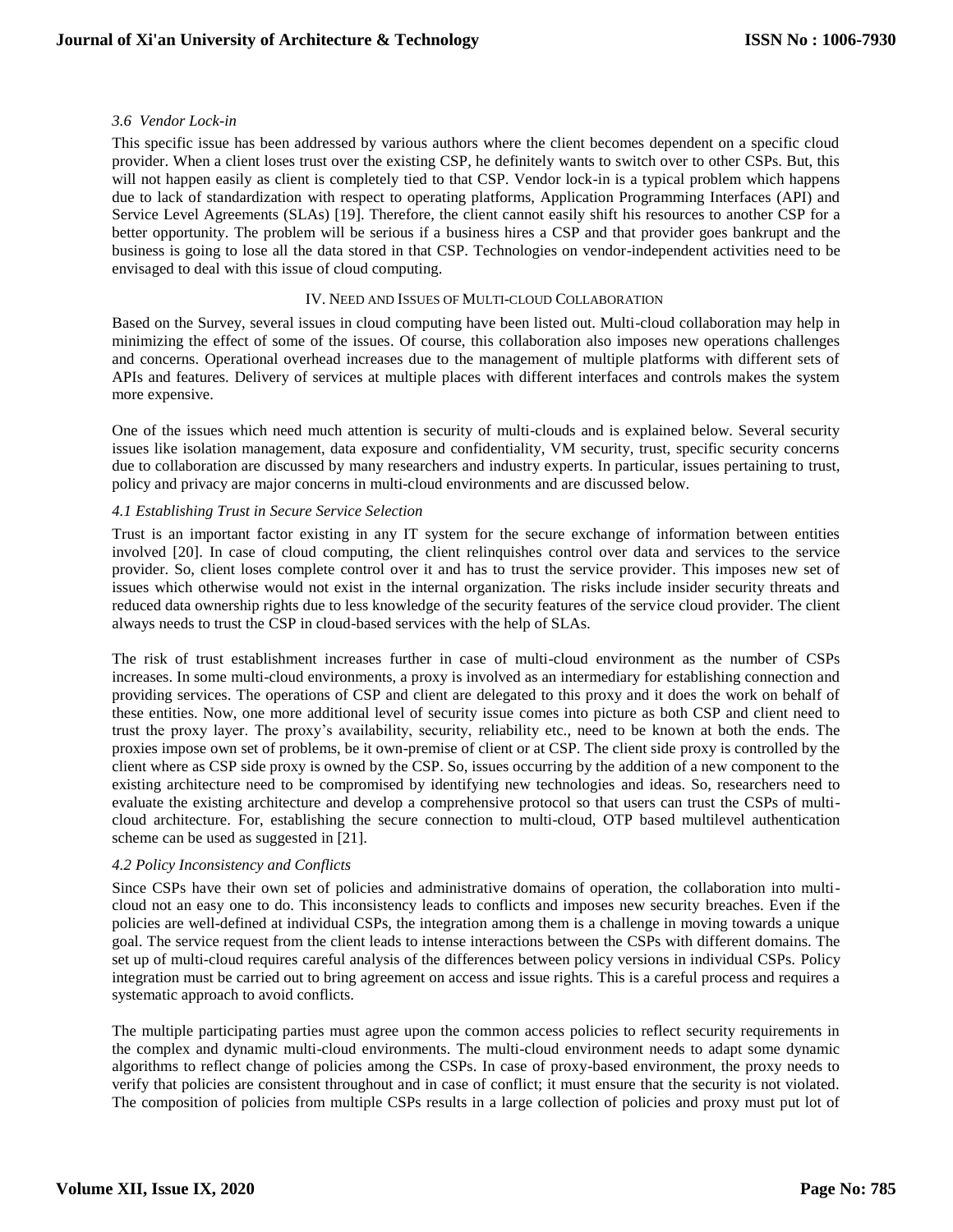efforts in bringing down the inconsistency among the CSPs. Otherwise, adverse effect may happen in the performance and security issues. Since, multiple requests arrive at the same time; suitable load balancing techniques in multi-cloud also need to be identified as explained in [22] and [23].

#### *4.3 Client Data Privacy and Identity*

Cloud data privacy is an important aspect where in the sensitive data of the client should not be shared among the people who are not authorized to use. When the data is stored in multi-cloud, there should be a mechanism to deal with the privacy and identity of data. In order to protect anonymity, clients need to mask their identity attributes from CSPs when the volume of data is highly sensitive. Suitable data encoding techniques should be used to prevent unauthorized access during transfer and storage of data in clouds. This degree of privacy and encoding techniques will be much costlier if data is stored in multiple clouds.

The data privacy methods used should be applicable to any number of CSPs irrespective of the amount of data to be handled. Some compression methods can be used to handle large amount of data so that data transfer and storage issues will be reduced. The multi-cloud scenario always requires new data privacy solutions as more number of CSPs is involved.

#### V. CONCLUSION

Cloud computing is an emerging technology having lot of applications from the industry point of view. Many of the industries are shifting their IT infrastructure to cloud environment. It has the benefit of quick deployment, access anytime and anywhere, large storage, cost efficiency etc. This is a technology which is widely accepted by all in a short span of time. However, there are some security and privacy concerns to adopt the cloud computing. The amount of these concerns increase in case of multi-cloud environment as the system complexity is high.

In this paper, a survey of issues related to cloud computing and multi-cloud collaboration is discussed. The table presented the future perspective of the cloud computing. The primary issues and challenges in building cloud computing environment are focused. Subsequently, to overcome these issues, need of multi-cloud collaboration is suggested. Finally, the important security issues of multi-cloud environment such as trust, policy and privacy are discussed.

#### **REFERENCES**

- [1] Mell, Peter, and Tim Grance. "The NIST definition of Cloud Computing." (2011).
- [2] Buyya, Rajkumar, Chee Shin Yeo, Srikumar Venugopal, James Broberg, and Ivona Brandic. "Cloud Computing and Emerging IT Platforms: Vision, hype and Reality for Delivering Computing as the 5th Utility." *Future Generation Computer Systems* 25, no. 6 (2009): 599-616.
- [3] Fox, Armando, Rean Griffith, Anthony Joseph, Randy Katz, Andrew Konwinski, Gunho Lee, David Patterson, Ariel Rabkin, and Ion Stoica. "Above the Clouds: A Berkeley View of Cloud Computing." *Dept. Electrical Eng. and Comput. Sciences, University of California, Berkeley, Rep. UCB/EECS* 28, no. 13 (2009): 2009.
- [4] Ferrer, Ana Juan, Francisco HernáNdez, Johan Tordsson, Erik Elmroth, Ahmed Ali-Eldin, Csilla Zsigri, RaüL Sirvent et al. "OPTIMIS: A Holistic Approach to Cloud Service Provisioning." *Future Generation Computer Systems* 28, no. 1 (2012): 66-77.
- [5] Petcu, Dana. "Multi-Cloud: Expectations and Current Approaches." In *Proceedings of the 2013 International Workshop on Multi-cloud Applications and Federated Clouds*, pp. 1-6. 2013.
- [6] Buyya, Rajkumar, Rajiv Ranjan, and Rodrigo N. Calheiros. "Intercloud: Utility-oriented Federation of Cloud Computing Environments for Scaling of Application Services." In *International Conference on Algorithms and Architectures for Parallel Processing*, pp. 13-31. Springer, Berlin, Heidelberg, 2010.
- [7] Rochwerger, Benny, David Breitgand, Eliezer Levy, Alex Galis, Kenneth Nagin, Ignacio Martín Llorente, Rubén Montero et al. "The Reservoir Model and Architecture for Open Federated Cloud Computing." *IBM Journal of Research and Development* 53, no. 4 (2009): 4- 1.
- [8] Le, Kien, Ricardo Bianchini, Jingru Zhang, Yogesh Jaluria, Jiandong Meng, and Thu D. Nguyen. "Reducing Electricity Cost through Virtual Machine Placement in High Performance Computing Clouds." In *Proceedings of 2011 International Conference for High Performance Computing, Networking, Storage and Analysis*, pp. 1-12. 2011.
- [9] Toosi, Adel Nadjaran, Rodrigo N. Calheiros, and Rajkumar Buyya. "Interconnected Cloud Computing Environments: Challenges, Taxonomy, and Survey." *ACM Computing Surveys (CSUR)* 47, no. 1 (2014): 1-47.
- [10] Singhal, Mukesh, Santosh Chandrasekhar, Tingjian Ge, Ravi Sandhu, Ram Krishnan, Gail-Joon Ahn, and Elisa Bertino. "Collaboration in Multicloud Computing Environments: Framework and Security Issues." *Computer* 46, no. 2 (2013): 76-84.
- [11] Salehi, Mohsen Amini, Bahman Javadi, and Rajkumar Buyya. "QoS and Preemption Aware Scheduling in Federated and Virtualized Grid Computing Environments." *Journal of Parallel and Distributed Computing* 72, no. 2 (2012): 231-245.
- [12] Toosi, Adel Nadjaran, Rodrigo N. Calheiros, Ruppa K. Thulasiram, and Rajkumar Buyya. "Resource Provisioning Policies to Increase IaaS Provider's Profit in a Federated Cloud Environment." In *2011 IEEE International Conference on High Performance Computing and Communications*, pp. 279-287. IEEE, 2011.